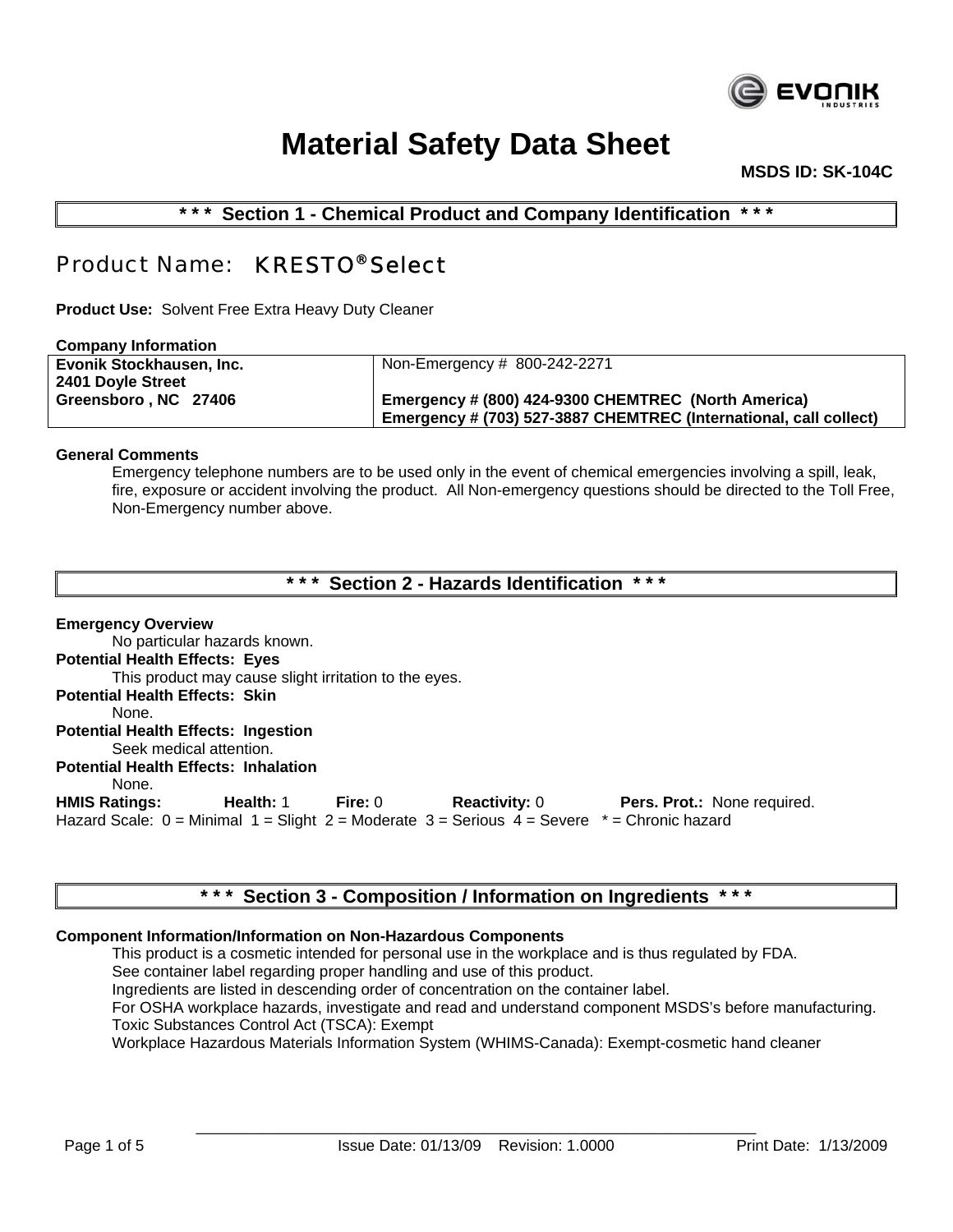#### **Product Name: KRESTO SELECT MSDS ID: SK-104C**

### **\* \* \* Section 4 - First Aid Measures \* \* \***

#### **First Aid: Eyes**

In case of contact, immediately flush eyes with large amounts of water, continuing to flush for 15 minutes. If irritation persists get medical attention.

### **First Aid: Skin**

## None.

### **First Aid: Ingestion**

If material is swallowed, get medical attention or advice.

#### **First Aid: Inhalation**

None.

**\* \* \* Section 5 - Fire Fighting Measures \* \* \*** 

#### **General Fire Hazards**

None identified.

**Upper Flammable Limit (UFL):** Not determined **Lower Flammable Limit (LFL):** Not determined **Method Used:** PMCC **Flash Point:** >212ºF **Flammability Classification:** Not flammable **Auto Ignition:** Not determined

#### **Hazardous Combustion Products**

Carbon monoxide, sulfur dioxide

#### **Extinguishing Media**

Dry chemical, foam, carbon dioxide, water fog.

#### **Fire Fighting Equipment/Instructions**

No special equipment requirements.

### **NFPA Ratings: Health:** 1 **Fire:** 0 **Reactivity:** 0

Hazard Scale:  $0 =$  Minimal  $1 =$  Slight  $2 =$  Moderate  $3 =$  Serious  $4 =$  Severe

### **\* \* \* Section 6 - Accidental Release Measures \* \* \***

#### **Containment Procedures**

Absorb spill with inert material.

#### **Clean-Up Procedures**

Absorb spill with inert material. Shovel material into appropriate container for disposal. Flush small residuals to the drain for normal biological wastewater treatment.

#### **Evacuation Procedures**

None.

#### **Special Procedures**

None.

**\* \* \* Section 7 - Handling and Storage \* \* \*** 

#### **Handling Procedures**

No special requirements.

#### **Storage Procedures**

This product can be stored in a closed container at room temperature for at least 30 months.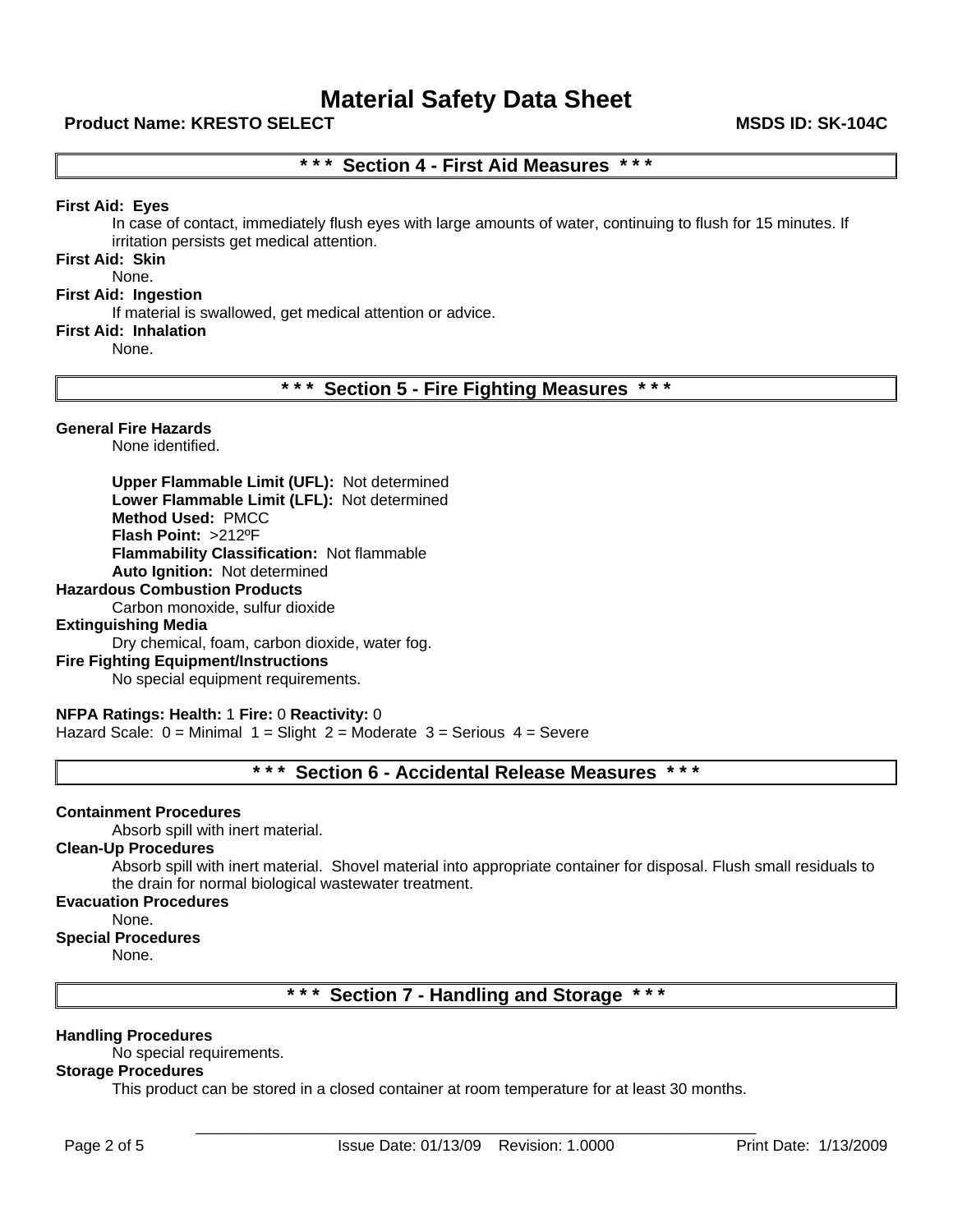#### **Product Name: KRESTO SELECT MSDS ID: SK-104C**

## **\* \* \* Section 8 - Exposure Controls / Personal Protection \* \* \***

#### **Exposure Guidelines**

#### **A: General Product Information**

Regulated by the FDA as a cosmetic hand cleaner. For OSHA workplace hazards, investigate and read and understand component MSDS's before manufacturing. Workplace Hazardous Materials Information System (WHIMS-Canada): Exempt-cosmetic hand cleaner

#### **B: Component Exposure Limits**

No information is available.

**Engineering Controls**

None necessary.

### **PERSONAL PROTECTIVE EQUIPMENT**

#### **Personal Protective Equipment: Eyes/Face**

Avoid eye contact.

**Personal Protective Equipment: Skin** None.

### **Personal Protective Equipment: Respiratory**

#### None.

#### **Personal Protective Equipment: General**

Obey reasonable safety precautions and practice good housekeeping.

### **\* \* \* Section 9 - Physical & Chemical Properties \* \* \***

| <b>Appearance:</b> Beige cream      |                                                                   |                                | <b>Odor:</b> perfume fragrance                             |
|-------------------------------------|-------------------------------------------------------------------|--------------------------------|------------------------------------------------------------|
|                                     | <b>Physical State:</b> Viscous suspension                         |                                | <b>pH:</b> $\sim$ 5.3 @ 23 °C                              |
| Vapor Pressure: N/E                 |                                                                   | Vapor Density: Not Established |                                                            |
| Boiling Point: $\sim 100^{\circ}$ C |                                                                   |                                | <b>Melting Point: Not Established</b>                      |
|                                     | <b>Solubility (H2O):</b> soluble @ 20°C except for friction agent |                                | <b>Specific Gravity:</b> $1.068$ g/cm <sup>3</sup> @ 20 °C |
|                                     |                                                                   |                                | <b>Flash Point:</b> $>212^{\circ}F$ (PMCC)                 |

### **\* \* \* Section 10 - Chemical Stability & Reactivity Information \* \* \***

**Chemical Stability** Stable under usual application conditions. **Chemical Stability: Conditions to Avoid** None identified. **Incompatibility** None identified. **Hazardous Decomposition** None identified. **Hazardous Polymerization**

Hazardous polymerization will not occur.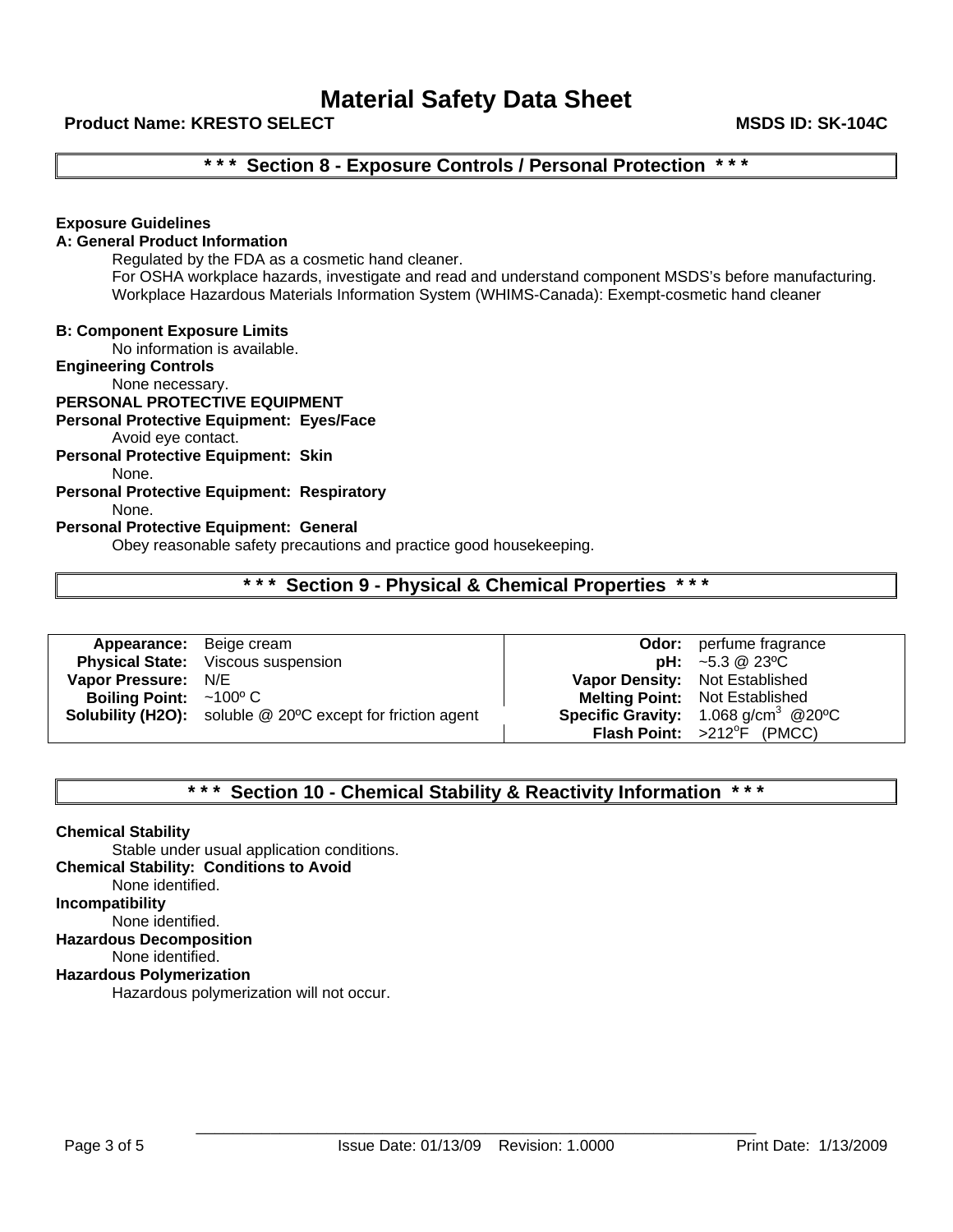#### **Product Name: KRESTO SELECT MSDS ID: SK-104C**

### **\* \* \* Section 11 - Toxicological Information \* \* \***

**Acute and Chronic Toxicity A: General Product Information** None. **B: Acute Toxicity-LD50/LC50**  No LD50/LC50's are available for this product's components. **Carcinogenicity A: General Product Information** Not listed by ACGIH, IARC, NIOSH, NTP OR OSHA. **B: Component Carcinogenicity**  No information is available. **Other Toxicological Information**

This product has proved to be completely harmless to skin in human trials, as well as in practical use.

**\* \* \* Section 12 - Ecological Information \* \* \*** 

#### **Ecotoxicity**

#### **A: General Product Information**

Prevent concentrated product from entering into waters without biological wastewater treatment. BOD: 75 mg  $O<sub>2</sub>/g$  --good biodegradation

#### **B: Component Analysis - Ecotoxicity - Aquatic Toxicity**

No information available,

#### **Environmental Fate**

No information available.

**\* \* \* Section 13 - Disposal Considerations \* \* \*** 

#### **US EPA Waste Number & Descriptions**

#### **A: General Product Information**

Controlled release of diluted product into a biological wastewater treatment plant.

#### **B: Component Waste Numbers**

No EPA Waste Numbers are applicable for this product's components.

#### **Disposal Instructions**

Dispose of waste material according to Local, State, Federal, and Provincial Environmental Regulations.

### **\* \* \* Section 14 - Transportation Information \* \* \***

#### **International Transportation Regulations**

This product is not regulated as a hazardous material by the United States (DOT) or Canadian (TDG) transportation regulations.

**\* \* \* Section 15 - Regulatory Information \* \* \*** 

#### **US Federal Regulations**

#### **A: General Product Information**

Not subject to TSCA regulation. Regulated as a personal use cosmetic by FDA.

#### **B: Clean Air Act**

No information is available.

#### **C: Component Analysis**

No information is available.